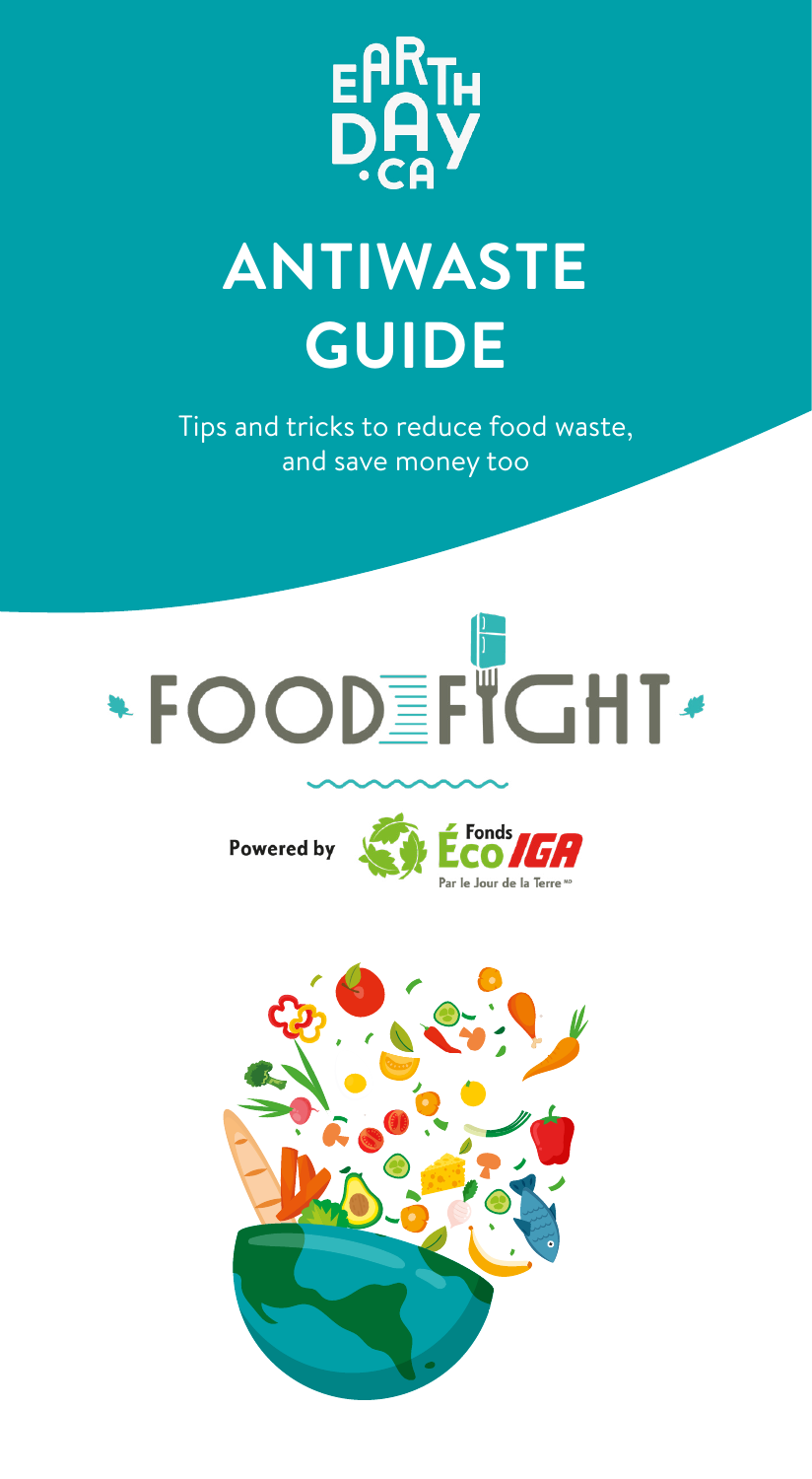## **FOOD WASTE**

Food waste has a major impact on the environment with significant consequences on climate, water, land and biodiversity.

## **GLOBALLY**

1/3 of the world's food production is lost or wasted.

If food waste were a country, it would be the **3rd largest emitter of GHG** after China and the United States.



Source : FAO (2014)

## **AND AT HOME?**

**47%** of food waste is done by citizens at home.

## **1 100\$**

 lost per household per year in food waste



**63%** of the food thrown away by Canadian households could have been consumed, an avoidable loss!

The most commonly discarded foods are fruits and vegetables (45%), table scraps (13%), bread and baked goods (9%), and dairy products and eggs (7%).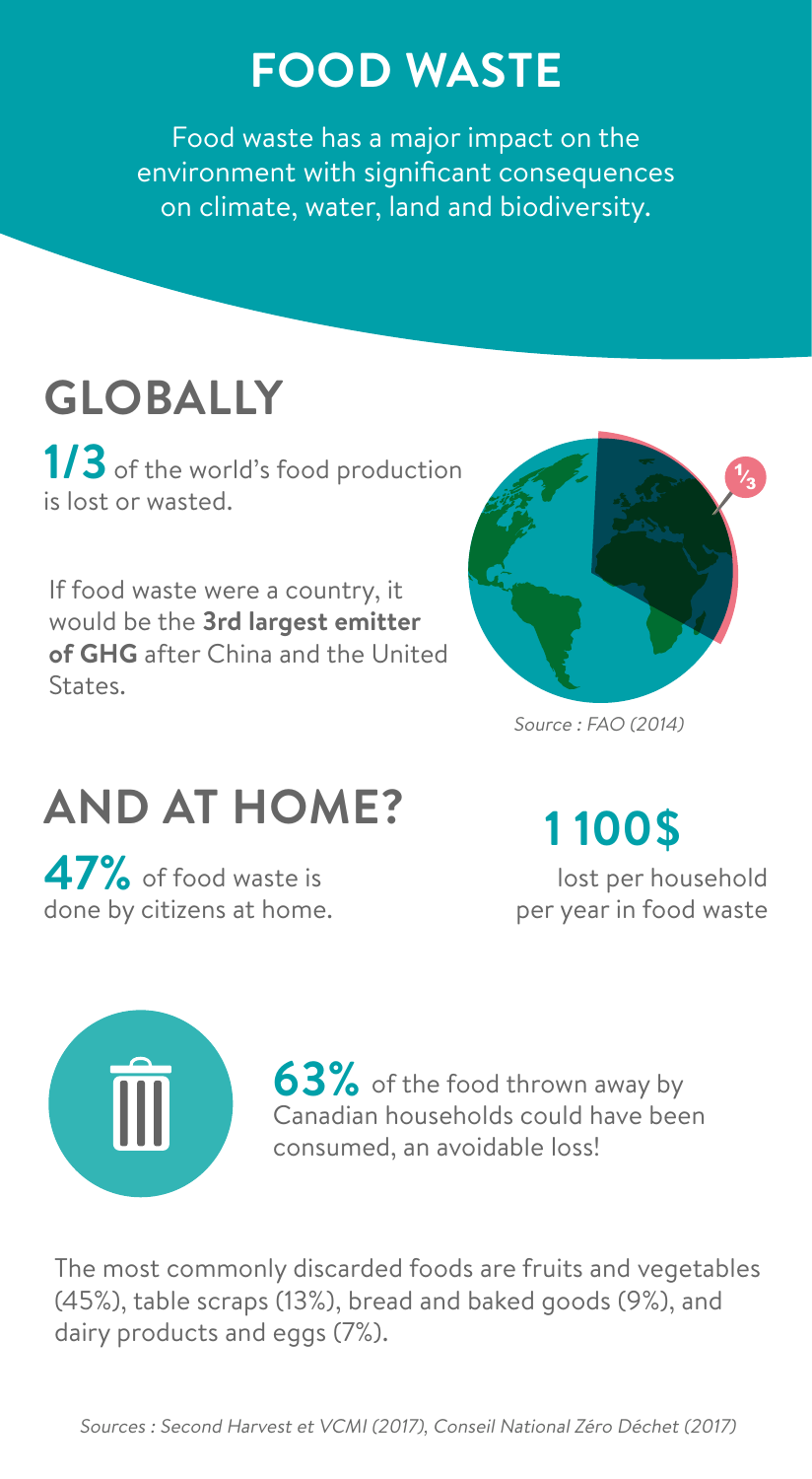## **HOW DO WE TAKE ACTION?**

Eliminate food waste from your fridge with small, simple and meaningful actions.

## **PLAN AHEAD**

☑ ☑ ☑

☑ ☑ ☑

- Keep a list of what's in your fridge handy and use it when shopping.
- Plan your menu for the week but leave room for «empty-fridge» meals.
- Buy in bulk when possible.
- Evaluate specials based on your needs. For example, plan recipes based on the specials and stick to your ingredient list.
- Ask your grocer if it's possible to adjust the portion size of an over-the-counter purchase.
- Be more flexible in your selection criteria. Don't be afraid to buy oddly shaped vegetables or to substitute one food for another.

# **CONSERVE**

- Organize your fridge using the «first in, first out» rule.
- Write the date on the package as soon as you open a product.
- Freeze your leftovers in small, easy-to-thaw sizes.
- Demystify best before dates! «Best before» does not always mean «bad after».

Visit the resources section of our website for more information!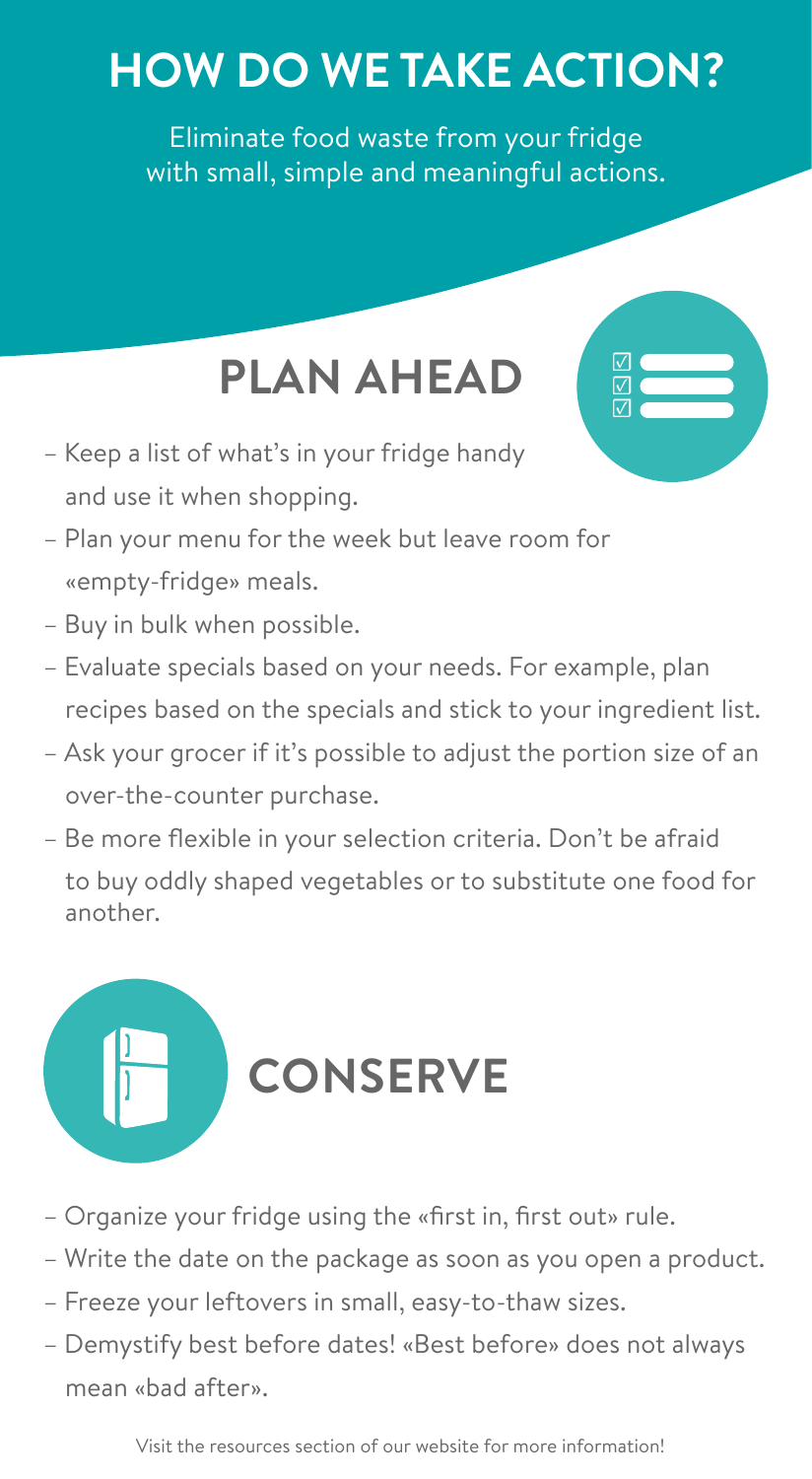## **COOK**

- Prepare your food. Washing salad or cutting your vegetables in advance will make them easier to eat.
- Learn how to cook leaves or tops of vegetables, they are delicious and full of vitamins.
- Use stale vegetables or neglected food parts to make a yummy broth or soup.
- Get creative and give your leftovers a second life!



## **GIVE**

– Share your surplus food with your colleagues by dedicating a portion of the office fridge to food to be shared.

– Donate your surplus to the needy thanks to the many organizations that collect food.

## **COMPOST**

– Compost your table scraps and avoid throwing your food scraps in the garbage because their decomposition generates methane, one of the greenhouse gases that cause global warming.



– Note that composting is the last resort to use, as it is not the solution to food waste.

#### **RESOURCES**

- earthday.ca/blog
- facebook.com/groups/Avosfrigos
- earthday.ca/food-fight/#resources
- **&** iga.net/avosfrigos
- **O**lovefoodhatewaste.ca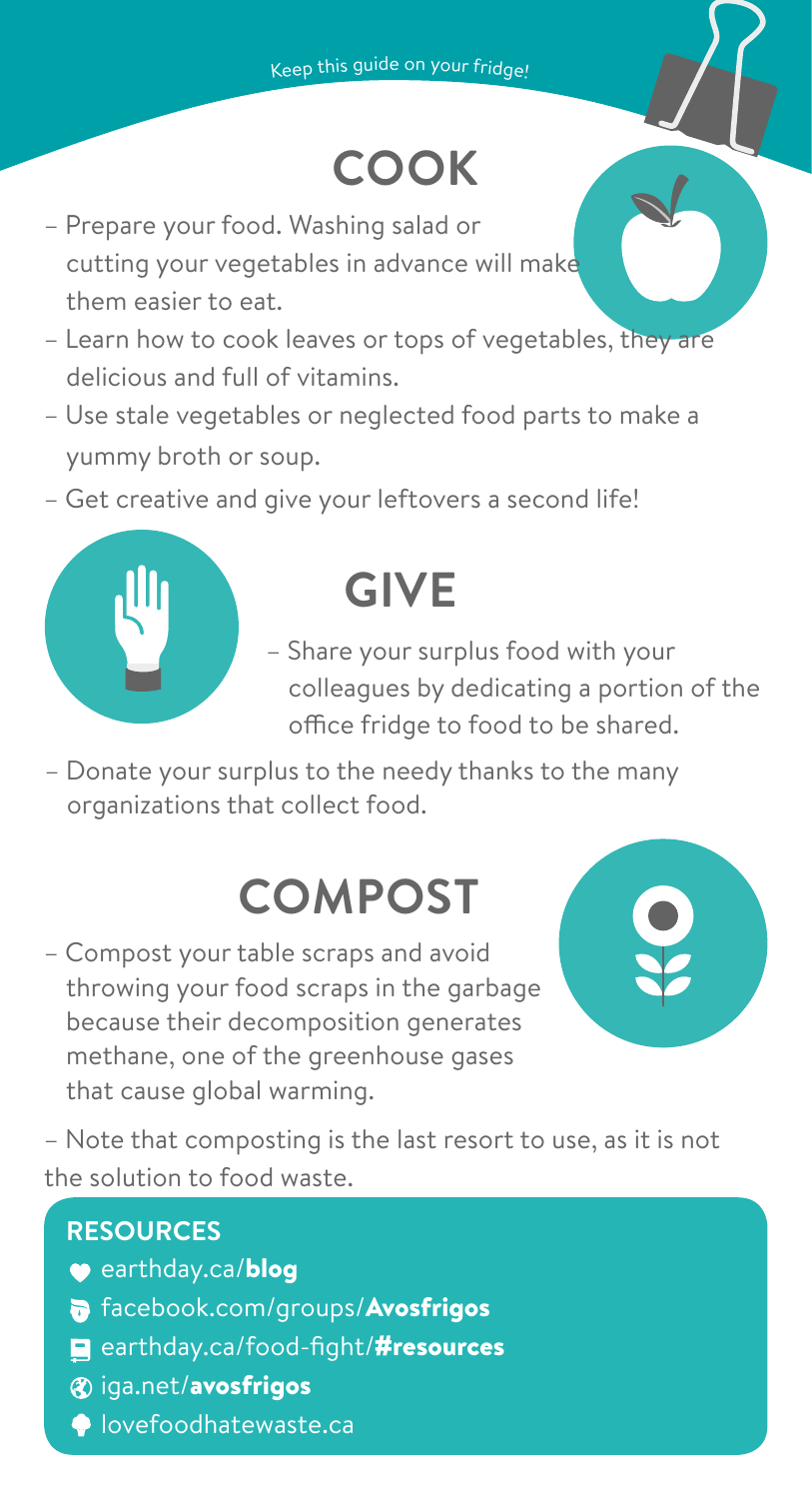## **MEMORY AID WHERE DOES THIS GO?**

The temperature in your refrigerator varies in each section. It is therefore important to store food accordingly.

#### **FREEZER**

The ideal solution to avoid throwing away! Damaged vegetables, leftover dishes, bread... Think of freezing in small portions to keep your food for up to a year.

#### **TOP**

The coldest area is often where the ventilation is. Store more perishable items such as meats, fish, table scraps or ready-to-eat meals here.



#### **MIDDLE**

Place fresh fruit juices, eggs, deli meats, cheeses, milk and yogurts in this section.

### **BOTTOM DRAWERS**

A place dedicated to fruits, vegetables and fine herbs. **DOOR**

The area that experiences the most temperature variation. Place jams, butter, maple syrup, and condiments there.

#### **TRICKS**

- Use clear containers.
- Label and date your food.
- Keep your fridge clean and tidy.
- Rotate your food: first in, first out!
- Create an «eat me fast» section